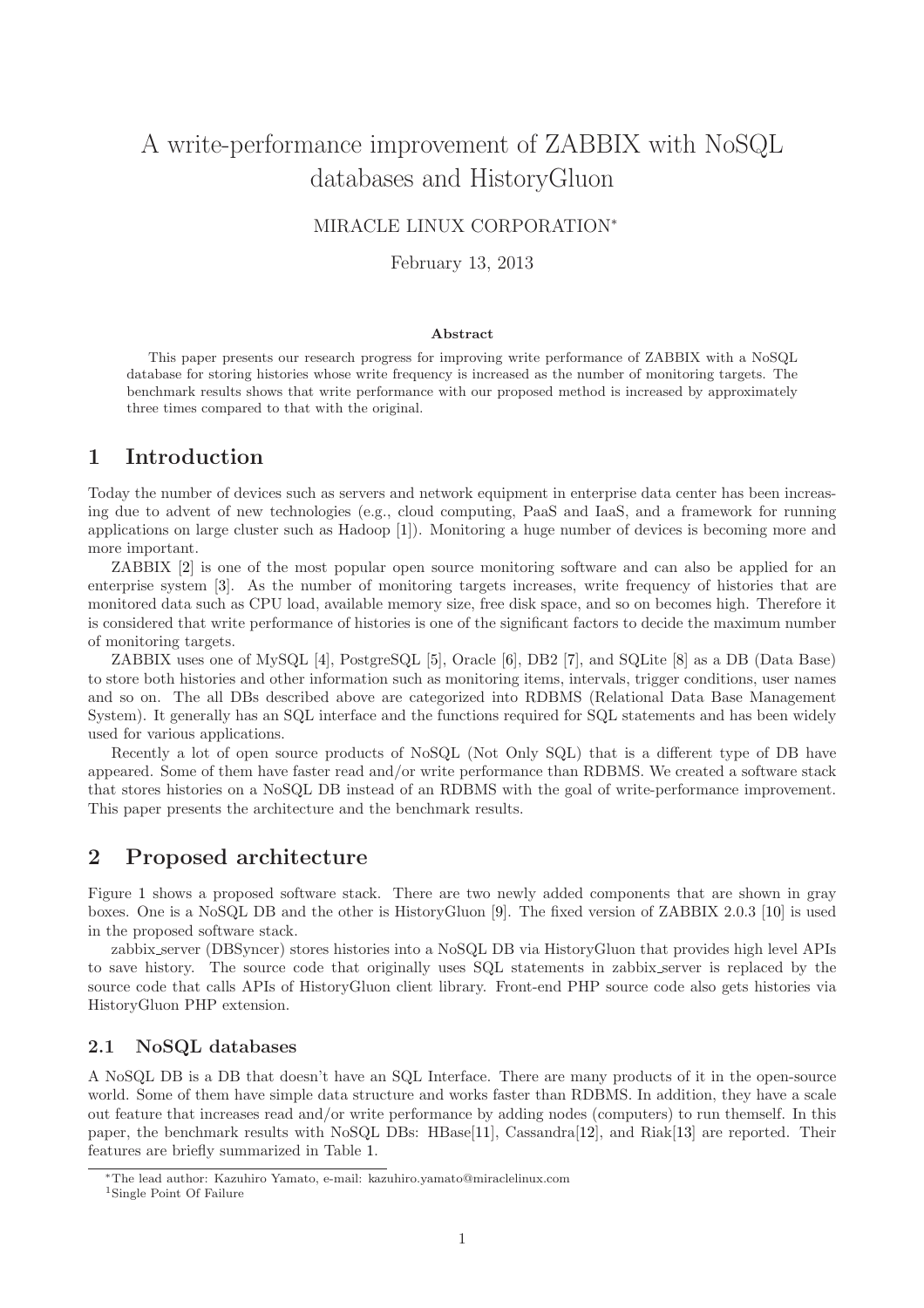

Figure 1: A proposed software stack. A gray box indicates a newly added component.

|              | <b>HB</b> ase              | Cassandra                  | Riak                     |  |
|--------------|----------------------------|----------------------------|--------------------------|--|
| Developed by | Apache Software Foundation | Apache Software Foundation | Basho Technologies, Inc. |  |
| License      | Apache License v2          | Apache License v2          | Apache License v2        |  |
| Consistency  | Strict                     | Eventual                   | Eventual                 |  |
| Have $SPOF1$ | Yes                        | No                         | No                       |  |
| Version      | $0.94.1\,$                 | 1.1.6                      | 121                      |  |

<span id="page-1-1"></span><span id="page-1-0"></span>Table 1: Comparison table of NoSQL DBs used in the benchmark.

### 2.2 HistoryGluon

HistoryGluon provides functions for storing/getting histories into/from various NoSQL DBs with a simple way from some programming languages. It has been on public at [\[9\]](#page-7-8) under the license GPL version 3. We originally developed it to make it easy to evaluate the combination of ZABBIX and some NoSQL DBs. If there isn't a component that plays the role, it is needed to fix zabbix server with respect to each NoSQL DB because NoSQL DBs don't have a common interface or an API set as its name suggests. However, now HistoryGluon is not only for ZABBIX, but also can be used for other applications because the API set has been designed for storing general histories.

HistoryGluon consists of a server and client libraries as shown in Table [2.](#page-1-2) The HistoryGluon server is written in Java. The primary reason is because many NoSQL DBs have high affinity with Java. In addition, it is one of the reasons that execution speed of a program written in Java is fast.

Figure [2](#page-2-0) shows a class diagram related to the storage of histories in the HistoryGluon server. This structure enables to support multiple NoSQL DBs as a pluggable back-end DB. An interface StorageDriver defines abstract methods. Some of them are implemented in BasicStorageDriver. Classes that inherits it have implementation depending on a background NoSQL DB. They has been shortly written with the aid of common methods in BasicStorageDriver.

HBaseDriver, CassandraDriver, and RiakDriver are the driver to used HBase, Cassandra, and Riak as

<span id="page-1-2"></span>

| Table 2: Components of History Gluon. |                                                     |                             |  |  |
|---------------------------------------|-----------------------------------------------------|-----------------------------|--|--|
| Component Written in                  |                                                     | Available from              |  |  |
| server                                | Java                                                | $N/A$ (stand-alone program) |  |  |
| client library                        | $\left( \begin{array}{c} \cdot \end{array} \right)$ | C and $C++$                 |  |  |
| PHP extension                         |                                                     | <b>PHP</b>                  |  |  |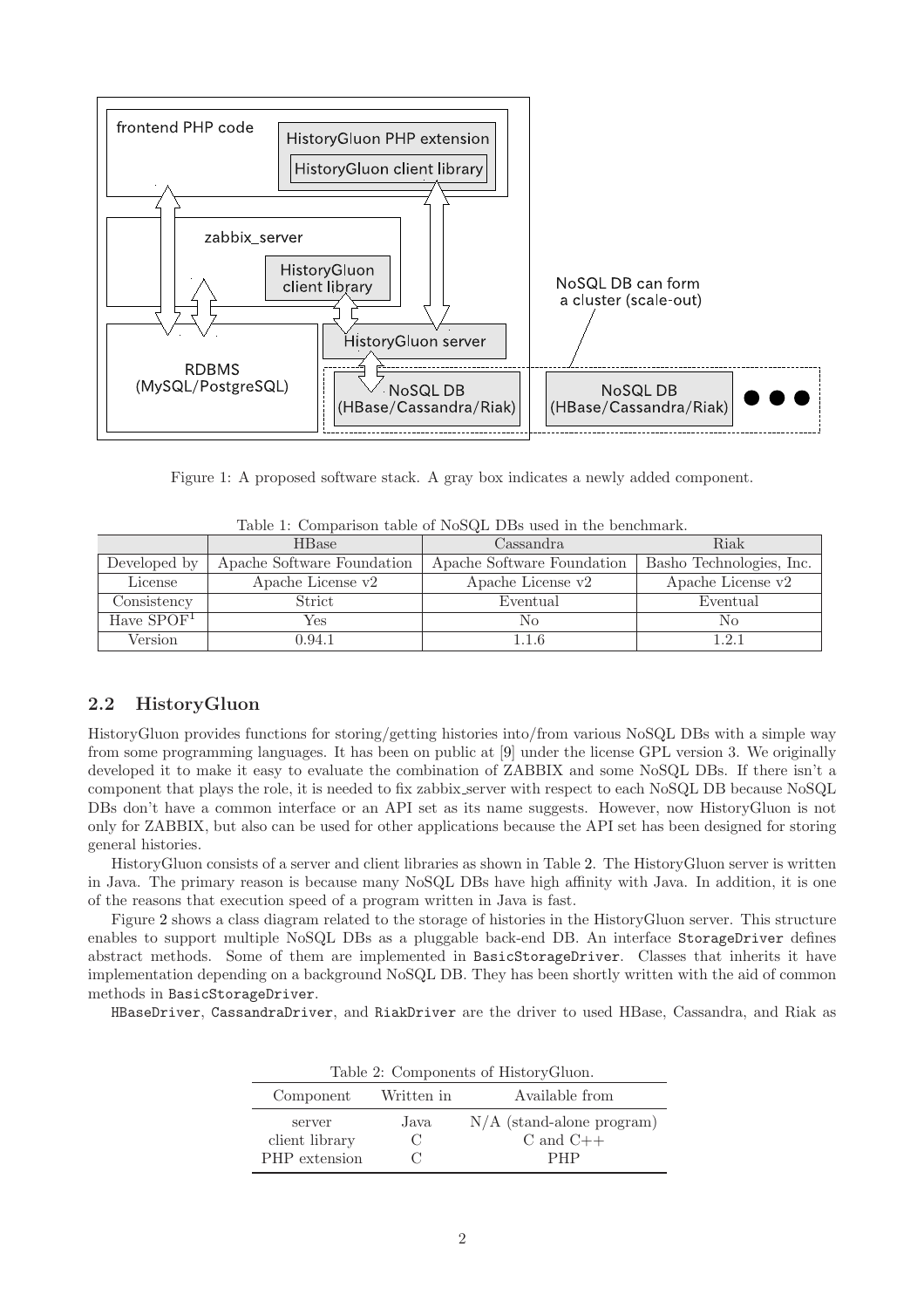

<span id="page-2-0"></span>Figure 2: A class diagram related to the storage of histories.



<span id="page-2-1"></span>Figure 3: A sequence diagram in case a history with an integer value is stored on Cassandra.

a back-end DB respectively. CassandraDriver inserts histories with ConsistencyLevel.ONE. MemDriver stores histories only on memory with the Java's TreeSet class. It does not require any setting and can be used easily. Time to store and get a history is naturally short. It was developed mainly for a test.

Figure [3](#page-2-1) shows a sequence diagram in case a history with an integer value is stored on Cassandra. As you can see, the current implementation calls functions synchronously. Since addData() is an abstract method defined in StorageDriver interface, left-hand components (i.e. zabbix server, HistoryGluon client library and HistoryGluon server) are not aware which NoSQL DB is being used. The used NoSQL DB is specified in a command line to run HistoryGluon server.

HistoryGluon server can open and keep connections from multiple clients. Because a number of zabbix server (DBSyncer) typically work in the system, the sequence shown in the figure is possible to be executed concurrently.

### 2.3 Other components for the benchmark

We added a function to zabbix server to discard histories in DCsync history(). When this function is enabled, a benchmark result corresponds to the performance in the extreme case that the time to write a history is zero. The result is informative as a reference.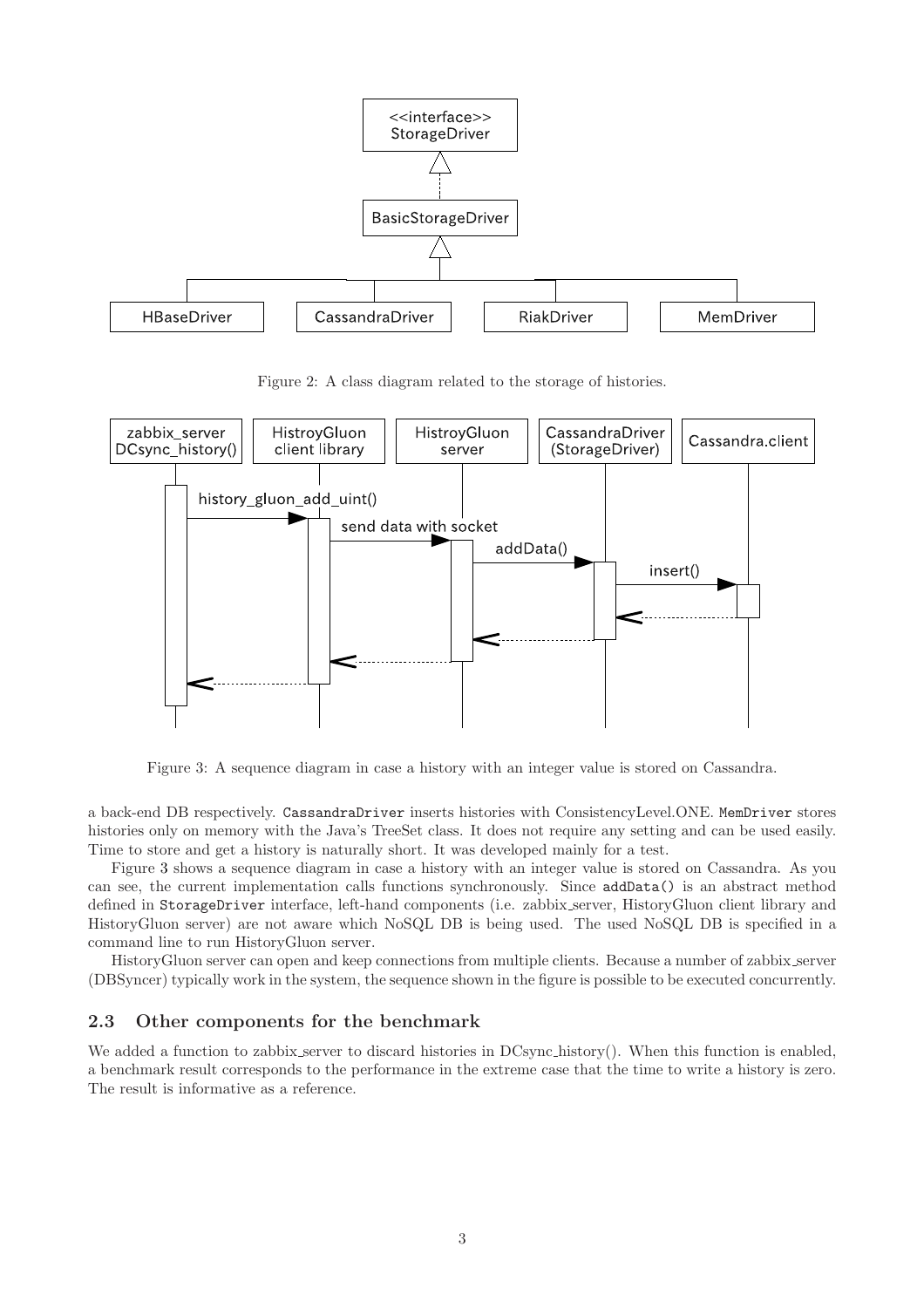# 3 Benchmark

#### 3.1 Basic scheme

We use the number of histories written in DBSyncer as an index of the performance. DBSyncer originally logs the message including such information with the level LOG LEVEL DEBUG. We changed the level to LOG LEVEL INFORMATION to record it on the log file and added output points of the message (for more details, see the patch in [\[14\]](#page-8-4)). Basic benchmark scheme is the following. It is repeated with increasing the number of monitoring targets. Actually they are automatically performed by the test script [\[14\]](#page-8-4).

- 1. Register monitoring targets to zabbix server with ZABBIX APIs.
- 2. Monitor the target items for  $T_{obs}$  sec.
- 3. Parse the log file and sum the written counts.
- 4. Remove the registered targets from zabbix server.

In this benchmark, a lot of histories are generated by registering one target computer on which zabbix agentd is running many times. A set of monitoring items are based on Template OS Linux. Monitoring interval is set to  $T_{int}$  sec. As long as the histories are normally saved, the number of written histories N should be approximately

$$
N \simeq \frac{T_{obs}}{T_{int}}.\tag{1}
$$

We performed the benchmark with  $T_{obs} = 120$  and 1800 sec. and  $T_{int} = 5$  sec.

As described in Section [1,](#page-0-1) ZABBIX supports many RDBMS. We use MySQL and PostgreSQL as ordinary RDBMS, because they are popular open source products and have standard client-server architecture.

### 3.2 Setup

Figure [4](#page-3-0) and [5](#page-4-0) show the setup for stand-alone mode and cluster mode respectively. In stand-alone mode, all components except for zabbix agend are running on one node (node S). In cluster mode, programs of NoSQL DBs are distributed and executed. In both modes, zabbix server, RDBMS (MySQL or PostgreSQL), and HistoryGluon server are executed on one node (node S). All nodes have the same specification listed in Table [3.](#page-5-0)



<span id="page-3-0"></span>Figure 4: A setup for stand-alone mode.

#### <span id="page-3-1"></span>3.3 Configurations of NoSQL DB

Default partitioner of Cassandra is RandomPartitioner. It evenly stores data to each node with a hash of the key. However this disables the range query with a key. Because ZABBIX often uses the range query, we set the partitioner to ByteOrderedPartitioner. With the partitioner, each node of Cassandra cluster has a range in which it stores data with a key. The lower boundary is called token. Cassandra provides the way to set the token of nodes by users. However, this partitioner may cause bias of node in which data is written. In this benchmark, we prepare three types of tokens. The first gathers all data to the local node (node S) on which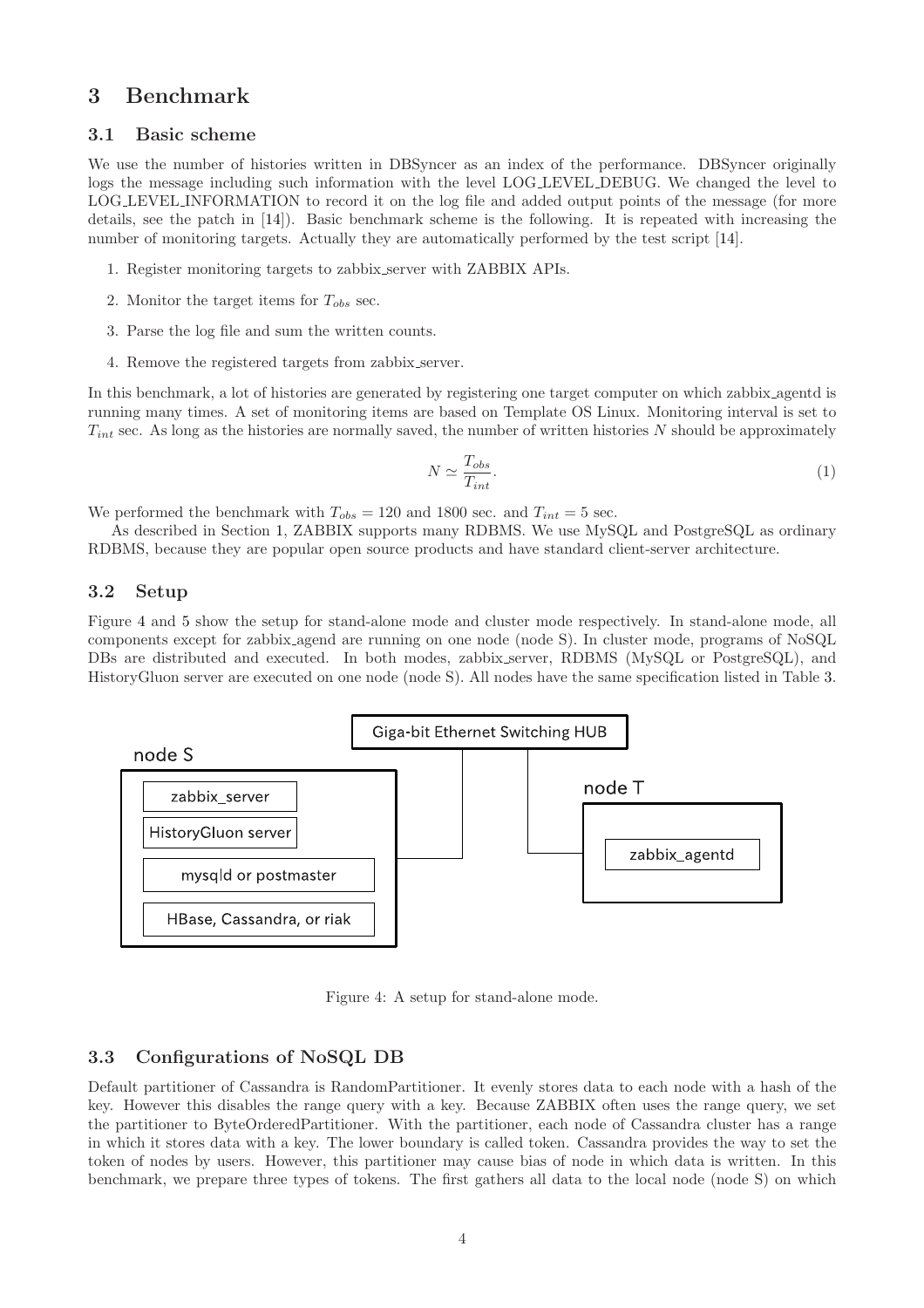

<span id="page-4-0"></span>Figure 5: A setup for cluster mode.

HistoryGluon is running. The second gathers all data to an extern node (node U). The last evenly distributes data on each node.

Riak also cannot do the range query with the default storage back-end: riak kv bitcask backend. We change the storage back-end to riak kv eleveldb backend.

### 3.4 Configuration files

Configuration files for the benchmark are put in 'benchmark/conf' directory in [\[14\]](#page-8-4).

## 4 Results and Discussion

Figure [6,](#page-6-0) [7,](#page-6-1) and [8](#page-7-9) show the benchmark results. The horizontal and vertical axis indicate the number of monitoring targets and written history in  $T_{obs}$ , respectively. A slanted line passing through the origin means the ideal value when all histories are written without problems.

#### 4.1 Stand-alone mode

In Figures [6](#page-6-0) and [7,](#page-6-1) blue circles, magenta argyles, blue closed boxes, and black closed triangles are measured points with Cassandra, Riak, HBase, and Mem, respectively. The DB that stores information other than histories is MySQL or PostgreSQL respectively as shown in the figures. Red triangles and red upside-down triangles are measured points in the case that histories are also stored in RDBMS (MySQL and PostgreSQL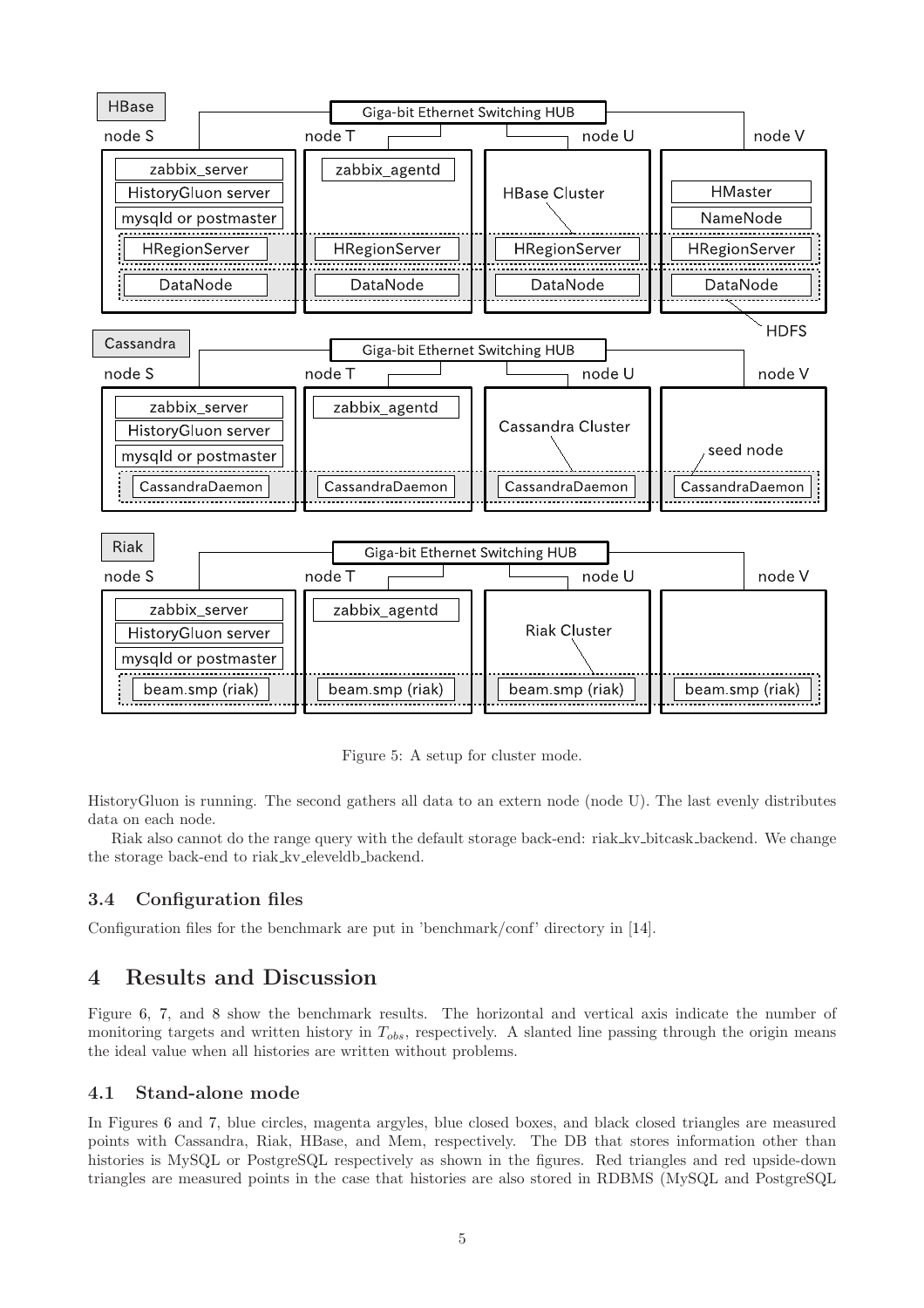<span id="page-5-0"></span>Table 3: Specification of PC and software used in the benchmark.

| <b>CPU</b> | Intel Core $i5-3570K$ 3.40GHz                                 |
|------------|---------------------------------------------------------------|
| Chipset    | Intel Z77 Express                                             |
| Memory     | DDR3 1600MHz 4GB $\times 4$                                   |
| HDD        | Seagate ST2000DM001 formatted with EXT4 (No LVM is used)      |
| LAN        | Realtek RTL8111/8168B PCI Express Gigabit Ethernet controller |
| Distro.    | CentOS $6.3$ (64bit)                                          |
| Java       | OpenJDK 1.7                                                   |
|            |                                                               |

respectively). Black crosses are measured points in the case of Null Write mode. Hereafter we simply call the measured points Cassandra, Riak, HBase, Mem, MySQL, PostgreSQL, and Null Write as with the legend in the figures.

Mem, and Null Write are almost the same and on the ideal line up to where the number of targets is approximately 22000. The result of Cassandra with MySQL is also the same as those of Mem and Null. However, the result of Cassandra with PostgresSQL is lower than them.

Riak, MySQL, and PostgreSQL lost touch with the ideal line at the smaller number of monitoring targets (approximately 6000). That of HBase is remarkably the smallest in the benchmark. There aren't measured points of HBase above number of monitoring targets  $> 3000$ . In such conditions, we failed to measure the performance, because HistoryGluon crashed due to OutOfMemoryError of Java VM.

In all results, the number of written histories are almost constant value in the above a certain number of monitoring targets. We call the value a write-performance hereafter. A write-performance of Cassandra is more than 3 times of that of MySQL and PostgreSQL. This result implies that the bottleneck of a write-performance in the original ZABBIX is RDBMS.

In figure [6,](#page-6-0) the write-performance of Cassandra is very closely to that of Null Write and Mem. This suggests that the suppression factor in these condition is not performance of Cassandra. Currently the reason has not been revealed. It may be due to the setup method or an internal structure of zabbix server and zabbix agent.

#### 4.2 Cluster mode

In Figure [8,](#page-7-9) black circles, blue upside-down triangles, and black triangles represent the measured points with Cassandra cluster. Hereafter we call them Cassandra (local), Cassandra (sharding), and Cassandra (external), respectively. They have the different tokens as described in section [3.3.](#page-3-1)

Cassandra (local) is comparable to the result of Cassandra in stand-alone mode. This is reasonable, because their data flow are almost the same. A write performance of Cassandra (external) is less than half of that of Cassandra (local). This may be caused by the simple synchronous architecture shown in Figure [3,](#page-2-1) which waits for the reply from an external node. A write performance of Cassandra (sharding) is located between that of Cassandra (local) and Cassandra (external). Magenta argyles and blue closed boxes represents the measured points with Riak cluster and HBase cluster respectively. The write-perfomance of Riak was improved by approximately 1.5 times compared to the stand-alone (Figure [6\)](#page-6-0). However, other results of cluster mode have not a big difference from those of stand-alone mode with the current architecture and the setting.

# 5 Future plan

Here we enumerate items to propel this research below. We will keep trying the enhancement of performance by studying them.

- Understanding the cause of bottleneck in the result with Cassandra in stand-alone mode. If it is solved, the write-performance could be increased moreover.
- Benchmark of the read-performance. We will evaluate not only throughput but also the response time.
- Addition of supported NoSQL DBs such as MongoDB and the benchmark them.
- Addition of asynchronous HistoryGluon APIs and utilization of batch APIs of NoSQL DBs. These could improve the write performance in cluster mode.
- Understanding why the result with HBase was too low.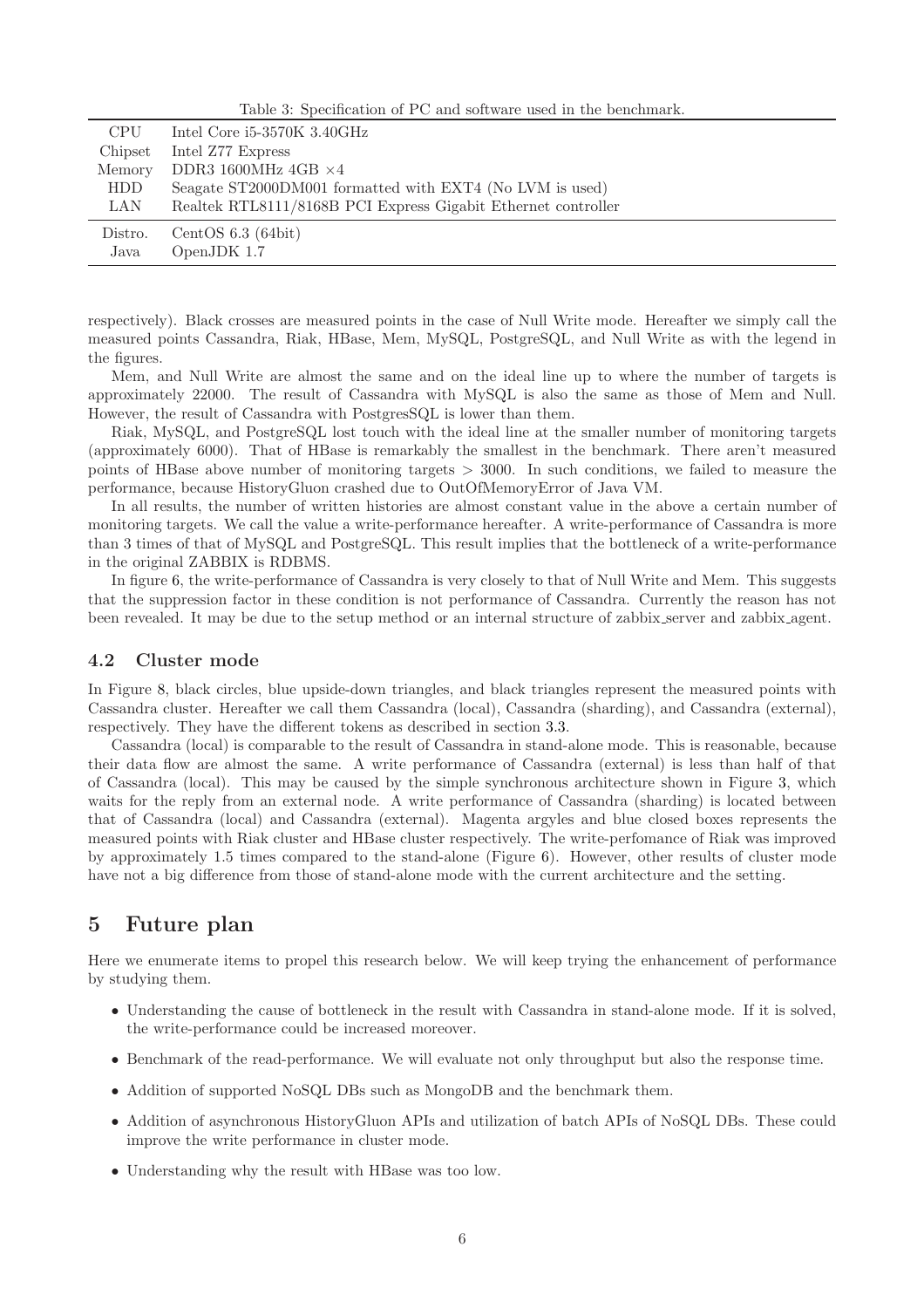

<span id="page-6-0"></span>Figure 6: A summary of write performance (stand-alone, 1800sec.).



<span id="page-6-1"></span>Figure 7: A summary of write performance (stand-alone, 1800sec.).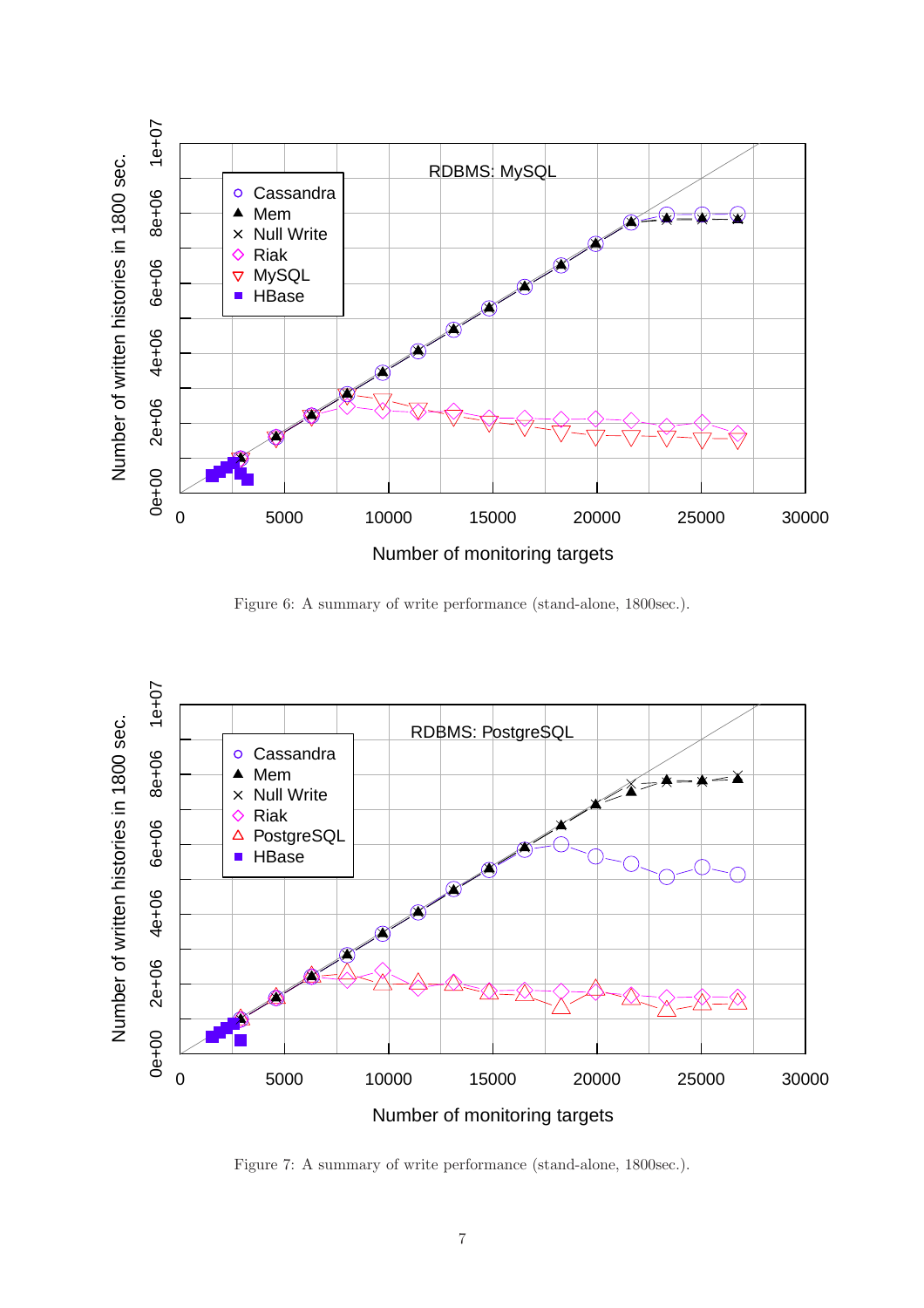

<span id="page-7-9"></span>Figure 8: A summary of write performance (cluster, 1800sec.).

# 6 Summary

Monitoring software that can handle a huge number of devices is needed for these days. We proposed the method for improving a write-performance of ZABBIX by storing histories that was increased as the number of devices with a NoSQL DB and HistoryGluon, which was newly developed to become a bridge between NoSQL DBs and programs written in C such as zabbix server. We evaluated the performance of the proposed method with NoSQL DBs: HBase, Cassandra, and Riak. The result with Cassandra has been increased approximately three times compared to original ZABBIX in the stand-alone mode. The result of the cluster with Riak has been increased approximately 1.5 times compared to that of stand-alone mode.

# 7 Contact and feedback information

Thank you for reading. You can rate this paper and contact us at [\[15\]](#page-8-5).

# <span id="page-7-0"></span>References

- <span id="page-7-1"></span>[1] <http://hadoop.apache.org/>
- <span id="page-7-2"></span>[2] <http://www.zabbix.com>
- <span id="page-7-3"></span>[3] [http://www.zabbix.com/enterprise\\_ready.php](http://www.zabbix.com/enterprise_ready.php)
- <span id="page-7-4"></span>[4] <http://www.mysql.com/>
- <span id="page-7-5"></span>[5] <http://www.postgresql.org/>
- <span id="page-7-6"></span>[6] <http://www.oracle.com>
- <span id="page-7-7"></span>[7] <http://www-01.ibm.com/software/data/db2/linux-unix-windows/>
- <span id="page-7-8"></span>[8] <http://www.sqlite.org/>
- [9] <https://github.com/miraclelinux/HistoryGluon>